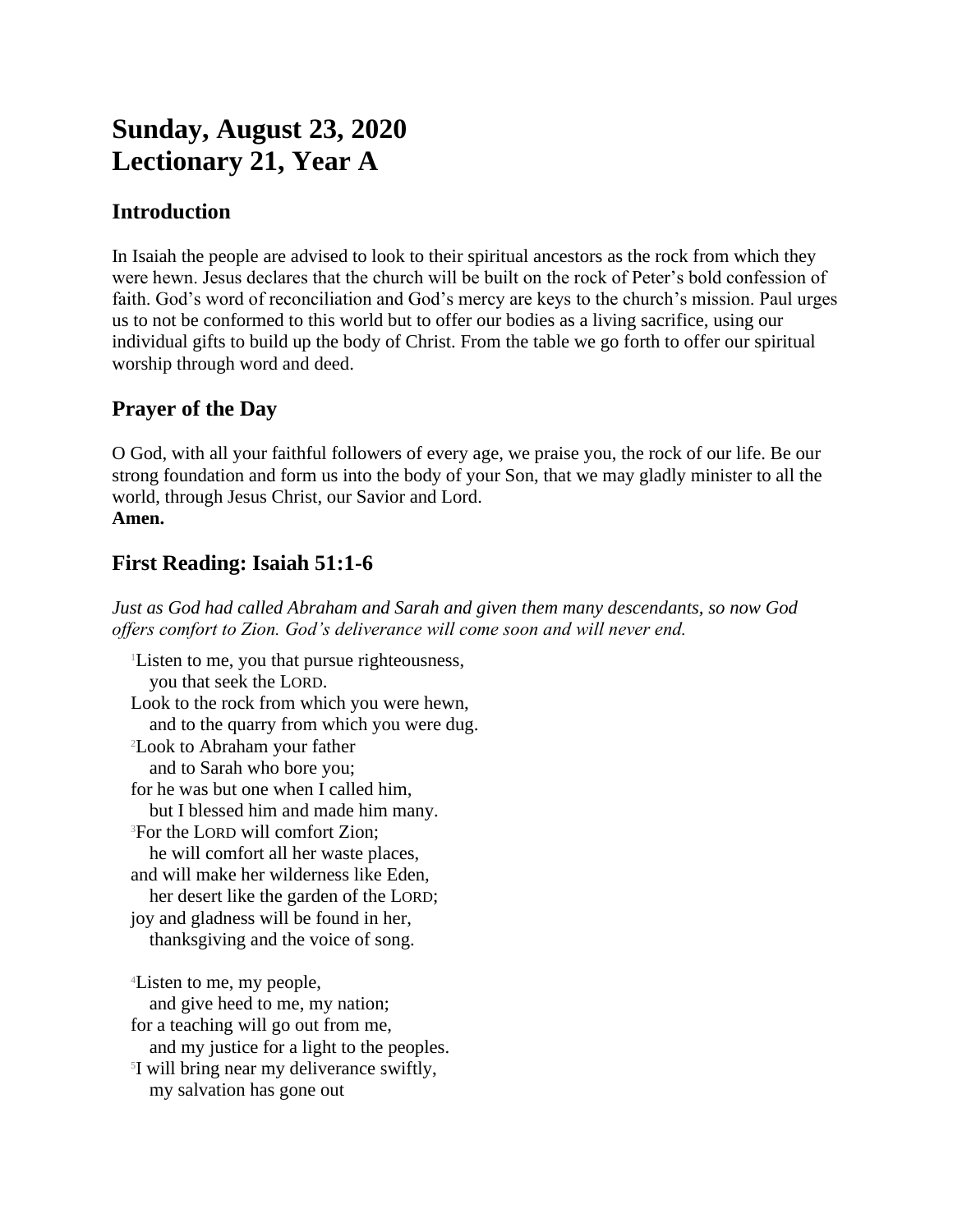and my arms will rule the peoples; the coastlands wait for me, and for my arm they hope. <sup>6</sup>Lift up your eyes to the heavens, and look at the earth beneath; for the heavens will vanish like smoke, the earth will wear out like a garment, and those who live on it will die like gnats; but my salvation will be forever, and my deliverance will never be ended.

### **Psalm: Psalm 138**

|  | O LORD, your steadfast love endures forever. (Ps. 138:8) |  |  |  |
|--|----------------------------------------------------------|--|--|--|
|  |                                                          |  |  |  |

1 I will give thanks to you, O LORD, with | my whole heart; before the gods I will | sing your praise.

<sup>2</sup>**I will bow down toward your holy temple and praise your name, because of your steadfast | love and faithfulness;**

**for you have glorified your name and your word a- | bove all things.**

<sup>3</sup>When I called, you | answered me;

you increased my | strength within me.

<sup>4</sup>**All the rulers of the earth will praise | you, O LORD, when they have heard the words | of your mouth. R**

 $5$ They will sing of the ways  $\vert$  of the LORD,

that great is the glory | of the LORD.

<sup>6</sup>**The LORD is high, yet cares | for the lowly,**

**perceiving the haughty | from afar.**

<sup>7</sup>Though I walk in the midst of trouble, you | keep me safe;

you stretch forth your hand against the fury of my enemies; your right | hand shall save me. <sup>8</sup>**You will make good your pur- | pose for me;**

**O LORD, your steadfast love endures forever; do not abandon the works | of your hands. R**

#### **Second Reading: Romans 12:1-8**

*In response to God's merciful activity, we are to worship by living holistic, God-pleasing lives. Our values and viewpoints are not molded by the time in which we live but are transformed by the Spirit's renewing work. God's grace empowers different forms of service among Christians, but all forms of ministry function to build up the body of Christ.*

1 I appeal to you therefore, brothers and sisters, by the mercies of God, to present your bodies as a living sacrifice, holy and acceptable to God, which is your spiritual worship. 2Do not be conformed to this world, but be transformed by the renewing of your minds, so that you may discern what is the will of God—what is good and acceptable and perfect.

<sup>3</sup>For by the grace given to me I say to everyone among you not to think of yourself more highly than you ought to think, but to think with sober judgment, each according to the measure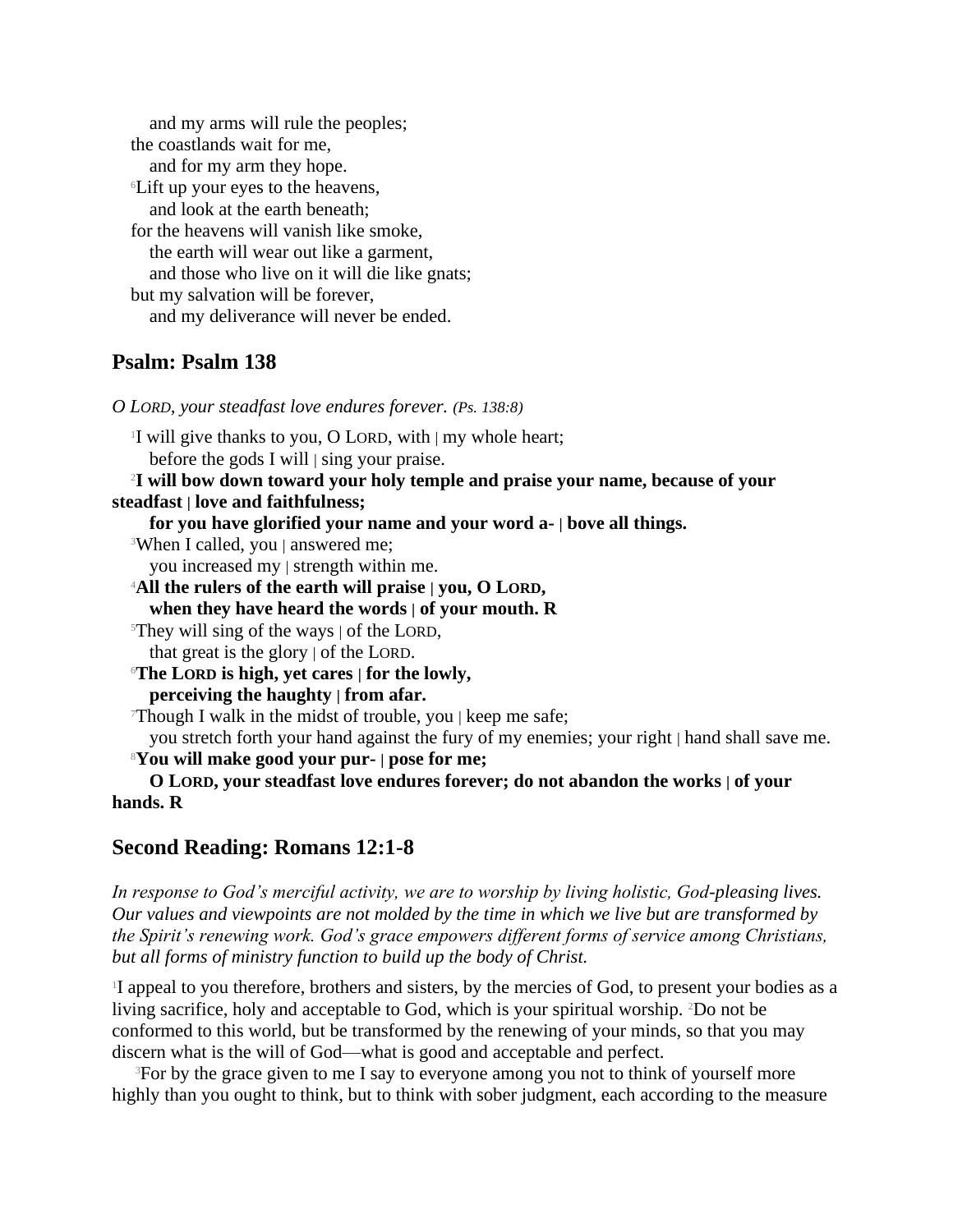of faith that God has assigned. 4For as in one body we have many members, and not all the members have the same function,  $5s$  we, who are many, are one body in Christ, and individually we are members one of another. We have gifts that differ according to the grace given to us: prophecy, in proportion to faith; 'ministry, in ministering; the teacher, in teaching; <sup>8</sup>the exhorter, in exhortation; the giver, in generosity; the leader, in diligence; the compassionate, in cheerfulness.

## **Gospel: Matthew 16:13-20**

*At a climactic point in Jesus' ministry, God reveals to Peter that Jesus is "the Messiah, the Son of the living God," and Jesus responds with the promise of a church that will overcome the very gates of Hades.*

 $13$ Now when Jesus came into the district of Caesarea Philippi, he asked his disciples, "Who do people say that the Son of Man is?" 14And they said, "Some say John the Baptist, but others Elijah, and still others Jeremiah or one of the prophets." 15He said to them, "But who do you say that I am?" <sup>16</sup>Simon Peter answered, "You are the Messiah, the Son of the living God." <sup>17</sup>And Jesus answered him, "Blessed are you, Simon son of Jonah! For flesh and blood has not revealed this to you, but my Father in heaven. 18And I tell you, you are Peter, and on this rock I will build my church, and the gates of Hades will not prevail against it. 19I will give you the keys of the kingdom of heaven, and whatever you bind on earth will be bound in heaven, and whatever you loose on earth will be loosed in heaven." <sup>20</sup>Then he sternly ordered the disciples not to tell anyone that he was the Messiah.

### **Upcoming Commemorations**

#### **Bartholomew, Apostle Monday, August 24, 2020**

Mentioned as one of Jesus' disciples in Matthew, Mark, and Luke, Bartholomew's name is replaced in John's gospel by Nathanael, leading many to believe that the two are different names for the same person. Little is known about his work, though some traditions place him later in India or Armenia.

#### **Augustine, Bishop of Hippo, died 430 Friday, August 28, 2020**

Augustine was one of the greatest theologians of the Western church. A native of North Africa, he recovered from a debauched young adulthood through the influence of his mother, Monica, and Bishop Ambrose of Milan. Besides writing influential theological books, he served as bishop of Hippo, in present-day Algeria.

#### **Moses the Black, monk, martyr, died around 400 Friday, August 28, 2020**